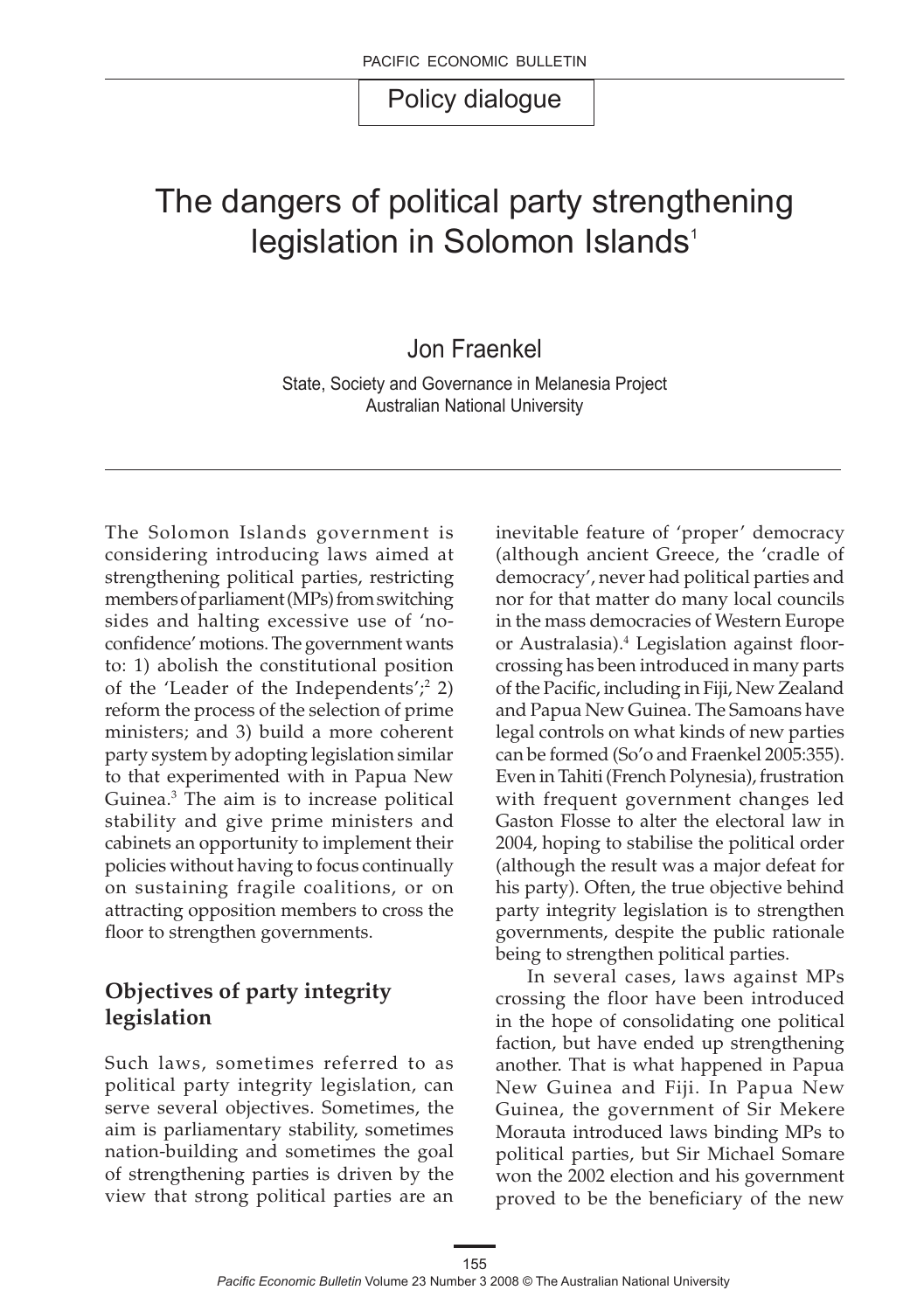laws. The opposition in Papua New Guinea stayed away from parliament during much of the second half of 2004, frustrated by its inability to challenge the Somare government. In the wake of the 2007 election, leading figures on the opposition benches—including New Ireland Governor, Sir Julius Chan—denounced the Organic Law on the Integrity of Political Parties and Candidates (OLIPPAC) legislation as promoting dictatorship ('Dump law: Chan', *The National*, 15 August 2008).

In Fiji, Sitiveni Rabuka's government amended the constitution to prevent floor crossing in 1997, but Mahendra Chaudhry won the 1999 election. The new law ensured that Chaudhry's Fiji Labour Party's 37 seats in the 71-member parliament formed an unbreakable majority. The allied parties in the Labour-led People's Coalition all split, with the rank and file joining opposition protests against the government. Within Labour ranks, Fijian members such as Dr Tupeni Baba and Kenneth Zinck challenged the policies being pursued by the Labour leader. These rebels could not, however, legally switch sides. A year later, Fiji witnessed a *coup d état*.

In other cases, laws binding MPs to political parties have not worked as intended. In India, more MPs crossed the floor after 1985 legislation aimed at preventing floor crossing than beforehand (Indian Advisory Panel on Electoral Reforms, 2001:24). In New Zealand, laws against MPs switching sides simply delayed inevitable political realignments and political opinion turned against their continued use (Geddis 2002). Likewise in Papua New Guinea, when Treasurer Bart Philemon fell out with his Prime Minister, Sir Michael Somare, the new laws prevented him from founding the inevitable new political party (the New Generation Party) until shortly before the 2007 polls. One 2003 survey of the use of rules against party defections concluded

that, leaving aside a few as yet untested exceptions, the legislation was 'problematic at best and unworkable at worst' (Miskin 2003:iii).

In Papua New Guinea, the rules against floor crossing contained in the OLIPPAC have not yet been fully tested before the courts. Eleven members broke ranks during Somare's 2002–07 government, but none lost their seat. What will happen in Papua New Guinea when a prime minister finds himself politically isolated and unpopular? What will happen if *only* the law prevents the fall of such a government? There are plenty of cases across the Pacific where prime ministers have shown themselves willing to exploit every available legal instrument to avoid the fall of their governments (consider, for example, then Solomon Islands Prime Minister Francis Billy Hilly's attempt to rescue his government in 1994 or Manassah Sogavare's efforts to stave off impending defeat in late 2007). If laws are in place protecting prime ministers against no-confidence votes, will they be complied with when they are used in such a transparently self-serving manner? The former PNG Chief Justice has suggested that, in such circumstances, the OLIPPAC could not withstand a constitutional challenge. The courts may rule the law null and void because it restrains MPs' freedom of association or conscience (Personal communication, Sir Arnold Amet, former Chief Justice of Papua New Guinea, Honiara, April 2006). In Vanuatu, then Prime Minister Serge Vohor passed laws in 2004 providing a 12-month 'grace period' during which there could not be a no-confidence motion; this was, however, ruled unconstitutional by the courts and the Vohor government was subsequently toppled.<sup>5</sup>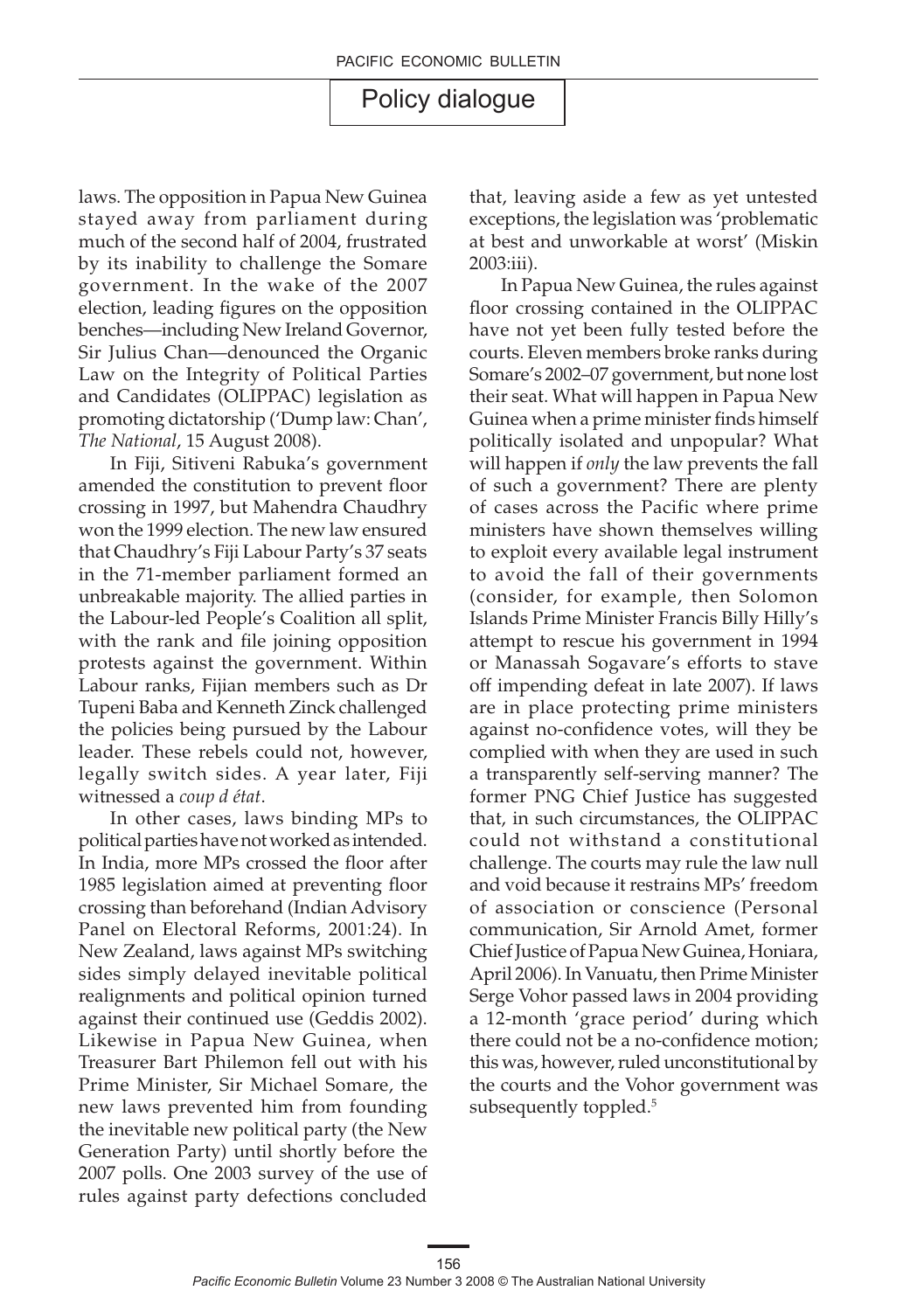#### **Essentials of the OLIPPAC**

How does the OLIPPAC work in Papua New Guinea? First, under the OLIPPAC, the party with the largest number of seats after an election receives the initial invitation to form a government (see Gelu 2005). The law helped Sir Michael Somare to become Prime Minister in 2002 and again for a second time after the July 2007 elections for he was after both elections the leader of the largest party (The National Alliance). Second, there are some rather weak financial incentives to join parties (and added incentives for female candidates), disincentives to remain as independents and rules regarding the registration of political parties. Third, and most importantly, MPs in Papua New Guinea who vote for a particular prime minister cannot vote against that prime minister in any vote of confidence, budgetary vote or vote on constitutional amendments for the life of the parliament. There are loopholes. If a party decides collectively to switch sides—in accordance with its internal rules and procedures—it can do so. For that reason, many PNG politicians constituted themselves as oneman political parties to retain their freedom to switch. Others nominally conformed to the law, if only to reduce the prospect of judicial intervention. Such responses to the OLIPPAC legislation indicate another problem with such provisions: they weaken the separation of powers and require judges to adjudicate the internal rules of political parties<sup>6</sup> or to uphold the rules of procedures of parliament. Historically, the courts have been reluctant to assume jurisdiction over the internal affairs of parliament and have viewed the speaker as the proper authority for the internal self-regulation of parliament.7

The other key part of PNG's governmentstrengthening package is grace periods, which were introduced separately as part of the 1975 constitution, and extended in 1991. After an election, a new government has 18 months during which there cannot be a no-confidence motion (a provision Somare in 2004 unsuccessfully attempted to extend to 36 months). If there is a no-confidence motion in the last 12 months of the life of Papua New Guinea's five-year terms, parliament is dissolved and there is an early election. Since MPs always wish to prolong their periods in office, there never has been a successful no-confidence motion in the last year of a PNG parliament's term. That shows one interesting way of maintaining the safety valve of no-confidence motions, while ensuring that they are not used in a frivolous manner or simply to grab hold of ministerial portfolios or for 'fund-raising'.8 If a no-confidence vote entails a general dissolution of parliament and an early election, MPs might take this option only if they are riding the crest of a wave of popular dissatisfaction with the government. In normal circumstances, as PNG history indicates, they will not want to rock the boat if that means going back to face the electorate earlier than normal. Elections are costly affairs. Between 50 and 75 per cent of PNG MPs lose their seat at general elections.

The consequences of laws that ensure that a no-confidence vote entails a general dissolution of parliament are illustrated by the Kiribati semi-presidential system. In Kiribati, the *Beretitenti* (president) is directly elected, but he/she forms a cabinet comprising members of parliament. Parliament can remove the *Beretitenti* through a confidence vote, but if they do so at any point during the president's term of office, all members of the *Maneaba ni Maungatabu* (parliament) lose their seat. A president facing a challenge to legislation that he is pressing through parliament can also stamp this as raising a question of confidence, so that if he loses the consequent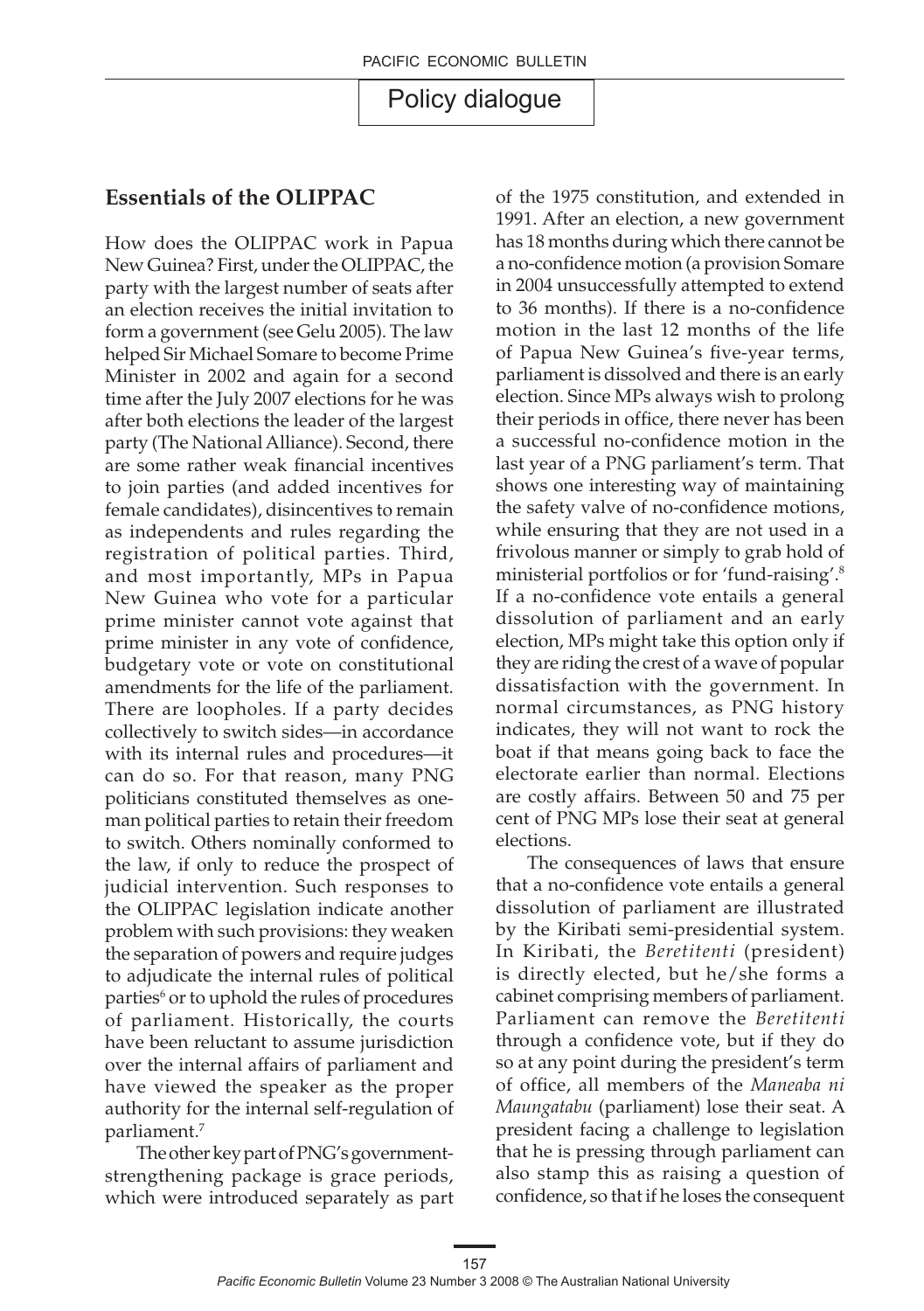vote the result is, likewise, a dissolution of parliament and a fresh general election.<sup>9</sup> This institutional set-up is a strong deterrent to the use of no-confidence motions, but it is not watertight. On three occasions—in 1982, 1993 and 2003—there were premature dissolutions of parliament and early elections. Nevertheless, there has been considerably greater political stability in Kiribati than in neighbouring Nauru or Tuvalu, where it is possible to dislodge a government without going back to the polls. Without the dissolution provisions in the Kiribati *Constitution*, there is little doubt that the country would have witnessed far more regular changes in government.

#### **The impact of the OLIPPAC**

What has been the impact of the OLIPPAC in Papua New Guinea? First, the number of political parties has risen, not fallen;<sup>10</sup> it has followed a wave-like motion. After the OLIPPAC, the number of registered parties rose to 43 in 2002, then fell back as a result of five amalgamations and de-registration of fourteen on-paper parties with no seats at all in 2006 and then rose again to 34 ahead of the 2007 polls. (Paul Bengo, Registrar of Political Parties, cite in 'Strict terms set for new political parties', *The National* 4 October 2006; see also 'fourteen Political parties removed from registry,' *The National*, 25 August 2006. Though different sources cited different numbers, the wave-like trend both in registered and parliamentary parties is clear.) The number of parliamentary parties after the 2002 elections was 22. The number fell to around 15 in 2006, largely due to amalgamations, but then rose to 21 after the 2007 election (Sepoe et al. 2007). Second, no MP has as yet lost his or her seat due to this law, although there have been many breaches of the OLIPPAC. Cases were referred to the ombudsman, but no action was taken.<sup>11</sup>

The MPs concerned were all able to retain their seats, despite the legal position. In that respect, the law was a paper tiger. If Somare's government had been about to fall, however, the pressures to enforce the law would no doubt have been much greater. Third, Somare's 2002–07 government was the first since independence to survive a full term in office. In that sense, the law brought 'stability'—an achievement much cherished by PNG reformers. Although the prime minister did not change through 2002–07, many of the key ministers changed and there were frequent associated changes at the top levels of the public sector. No-confidence challenges were avoided during Somare's 2002–07 government, not only due to the 18-month grace period and the OLIPPAC but by suspension of parliament at critical junctures when opposition forces were mustering for a challenge, by changes of ministers and by the drawing of opposition parties into the governing coalition (Sepoe et al. 2007:7–8).

There are always dangers associated with laws aimed at restricting noconfidence challenges or at binding MPs to political parties. They can stabilise popular governments, avoid frivolous noconfidence motions and permit parliament to concentrate on law making; however, they can also remove the ability to dislodge a corrupt administration or can entrench an unpopular government. In Solomon Islands on 18 April 2006, Snyder Rini was elected prime minister by parliament, behind closed doors, after an intense period of wheeling and dealing between rival factions based at three Chinese-owned Honiara hotels. Consequent protests outside parliament culminated in the burning down of much of Honiara's Chinatown district and involved attacks on Regional Assistance Mission to the Solomon Islands (RAMSI) vehicles. Eight days later, Rini resigned to head off an impending no-confidence vote, leading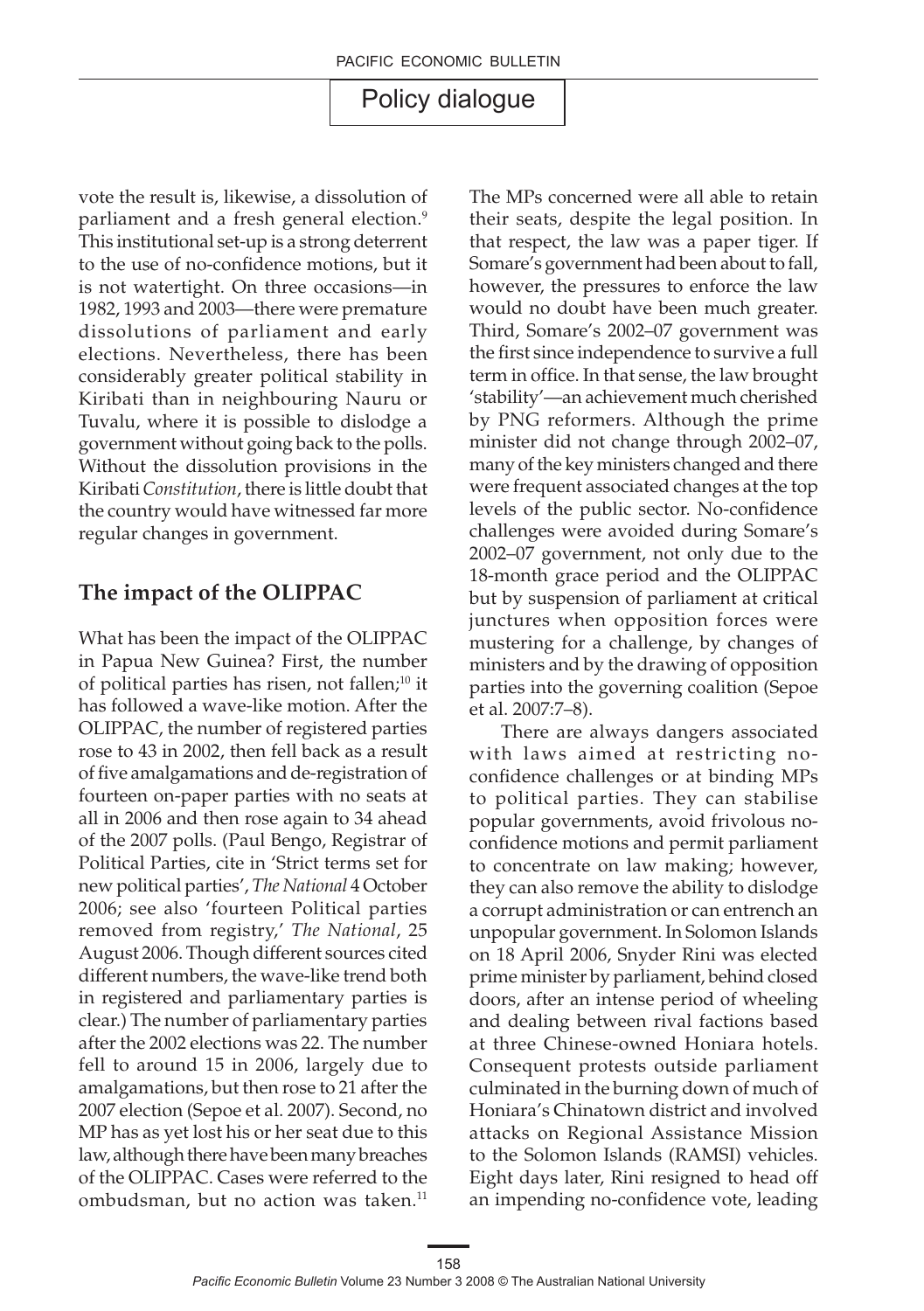to jubilation among crowds in Honiara. If the PNG grace-period legislation had been in place in Solomon Islands on 18 April, the short-lived Rini-led government would have had 18 months before it could have faced a no-confidence challenge, and the OLIPPAC might have given that government a full four-year term. With the people deprived of constitutional means of dislodging the government, social unrest might have continued to assume a violent and destructive form.12 Locking in such a government would have been an unwise and dangerous policy choice.

The subsequent government, led by Manasseh Sogavare, was keen on making a provision to strengthen governments and diminish the opportunity for no-confidence votes. In the period before the fall of the Rini-led government, Sogavare had proved able to manoeuvre in such a way as to become the opposition's candidate for the prime ministerial post (Fraenkel 2006a). In the months after Sogavare captured the top job, several frustrated leaders of the smaller parties in his Grand Coalition for Change broke away and joined the opposition.<sup>13</sup> Ironically, some, such as Bartholomew Ulufa'alu and Billy Hilly, had, before the April polls, been enthusiasts for laws aimed at tying parliamentarians firmly to political parties. Had they been successful, they would have rendered illegal their own subsequent action. Under Sogavare, steps were taken to consolidate the position of cabinet. Most importantly, the number of cabinet ministers was increased from 20 to 24—close to half the 50-member parliament. Together with judicious use of chairmanships of state-owned corporations, such tactics were aimed at diminishing the potential for an opposition challenge. In other words, years of effort aimed at strengthening the role of parliament were potentially under threat. Instead, parliament would have reverted to being a mere talking shop or rubber-stamping device for government.

Plans for the top-down construction of a party-based system are unlikely to be successful. Parties spontaneously arise when there are cleavages in the society that generate political polarisation. In the Pacific islands, for example, the only three territories that have fairly robust political parties are all polarised around key issues that divide the electorate and politicians. In Fiji, the schism between the indigenous Fijian and Indo-Fijian migrant-descended politicians has been the critical influence on the party divide. In New Caledonia and French Polynesia, the cleavage has been between those parties that want independence and those that do not (or those that prefer some kind of loose autonomy from France). Elsewhere in the region, political parties tend chiefly to be loose factional alliances that assume significance only in the wake of general elections when the issue becomes who will form the government.

Even in Samoa, Vanuatu, Marshall Islands and Kiribati, where political parties are sometimes thought more significant, organisations are more fluid than is commonly recognised (Fraenkel 2006b). Samoa's dominant Human Rights Protection Party might be unique in the Pacific because it has ruled, with only one brief exception, for one-quarter of a century. In the wake of elections, however, Samoan MPs, like those elsewhere in the region, seek to gravitate towards the government benches, and political allegiances can be fluid. Vanuatu once had a robust party system focused on the anglophone/francophone cleavage during the days of Walter Lini's Vanua'aku Pati and the opposition Union of Moderate Parties, but, after 1991, the major parties increasingly splintered and a more fractured political environment emerged (Van Trease 2005)—although some micro-parties are still more organisationally robust in Vanuatu than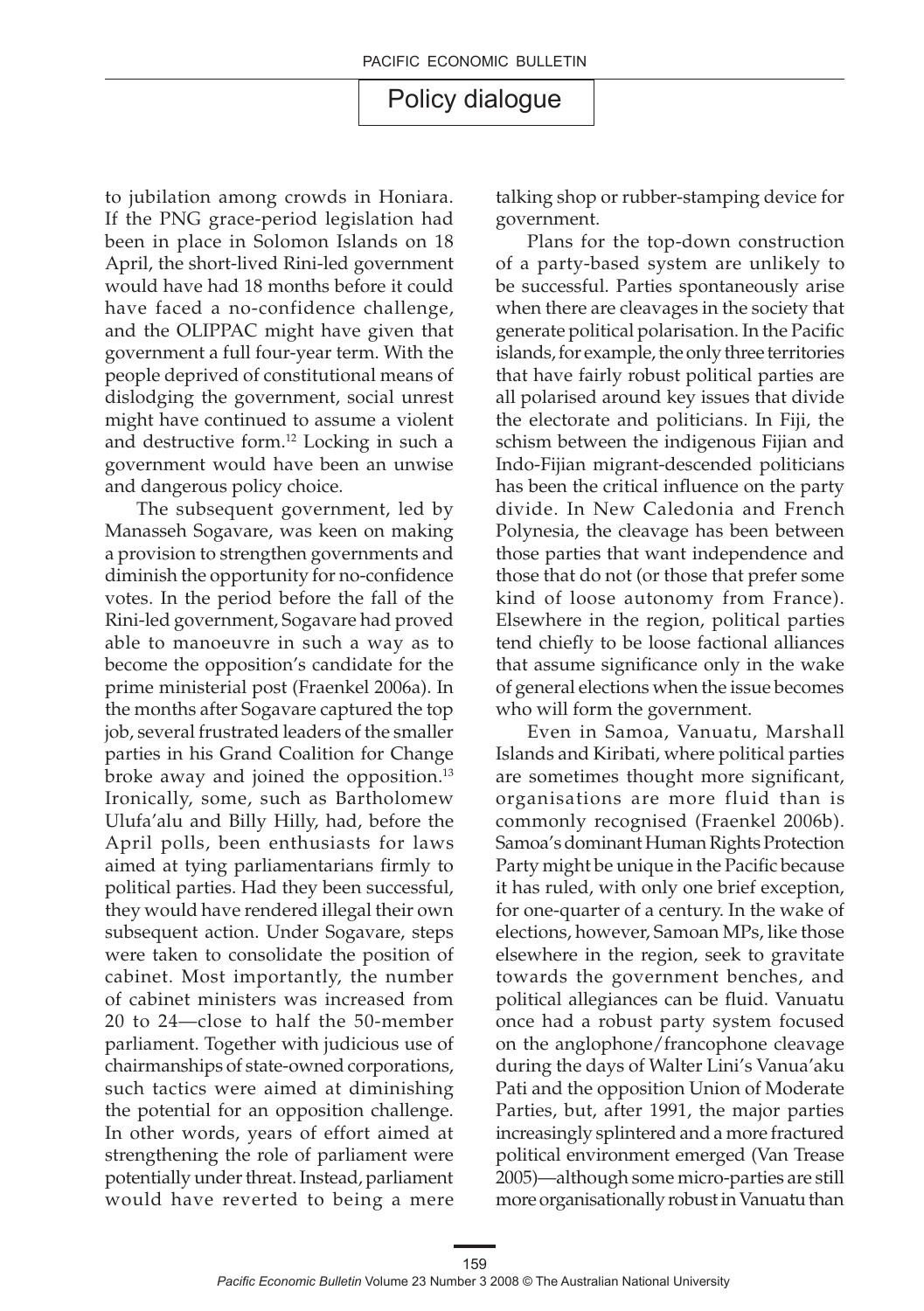in other Melanesian countries. Where parties have arisen spontaneously because there are key issues that divide people, this no doubt adds to the coherence of parliamentary processes; it also raises other difficulties, as the troubles of Fiji, New Caledonia and French Polynesia clearly show.

#### **Party strengthening laws in Solomon Islands**

In and of themselves, OLIPPAC-type policies will not promote a coherent party system in Solomon Islands. They will, however, strengthen the élite and make more difficult the emergence of political newcomers, and perhaps contribute to frustrations about unaccountable leadership. At present, the so-called political parties in Solomon Islands are primarily vehicles for securing the top job for ambitious political big-men and their supporters. For example, immediately after the 2006 polls, Chinese businessman Tommy Chan published a full-page advertisement in the *Solomon Star* listing alleged members of the Association of Independent Members of Parliament (AIMP) in a bid to win support for his favoured candidate, Snyder Rini (*Solomon Star*, 10 April 2006). Many of the MPs listed in that advertisement had no idea that they were being cast as 'members' of the AIMP, or the MP for this or that constituency was listed without a name (presumably because the writers did not know the electoral outcome in that constituency when they submitted the advertisement).

The example indicates something about what political parties (or, in this case, clusters of independent members) are in Solomon Islands. Similarly, former Prime Minister Bartholomew Ulufa'alu published advertisements in the newspapers giving photos of the alleged candidates for his Liberal Party shortly before the 2006 polls, also hoping thereby to strengthen his claim

to political leadership. In response, several candidates wrote angry letters to the newspapers denying any connections with the Liberal Party ('Liberals vie for 38 seats', *Solomon Star*, 28 February 2006; 'Former MPs refute Liberal's claim', *Solomon Star*, 28 February 2006). In their quest for the prime ministerial position after general elections, the big-men of Solomon Islands politics seek to project an image of significant support, hoping to generate a roller-coaster or bandwagon-type effect so that others quickly jump aboard, fearing exclusion from the impending process of distribution of ministerial portfolios.

If Solomon Islands introduces Papua New Guinea-style legislation tying new members more firmly to these political bigmen, the result will be to make competition during the period between general elections and the prime ministerial vote even more intense than at present—and even more susceptible to money politics. Asian loggers and would-be casino operators will be more likely to seek to influence this process. The stakes will be raised because lobbyists will know that, once the government is elected, it could be locked in for a full four-year term. Competition between the camps habitually established at Honiara's hotels will consequently be even more vigorous than usual, undermining the popular objective of seeking to avoid corruption surrounding the so-called 'second election'. Only during this brief period will the bargaining power and opportunism of the new, first-time MPs be greatly strengthened. Once the government is formed, the well-established politicians who receive ministerial portfolios will be better able to consolidate their control over parliament. Female politicians, of whom a growing number have been contesting elections of late, will be weakened and alternative newer groupings will find themselves at a great disadvantage compared with the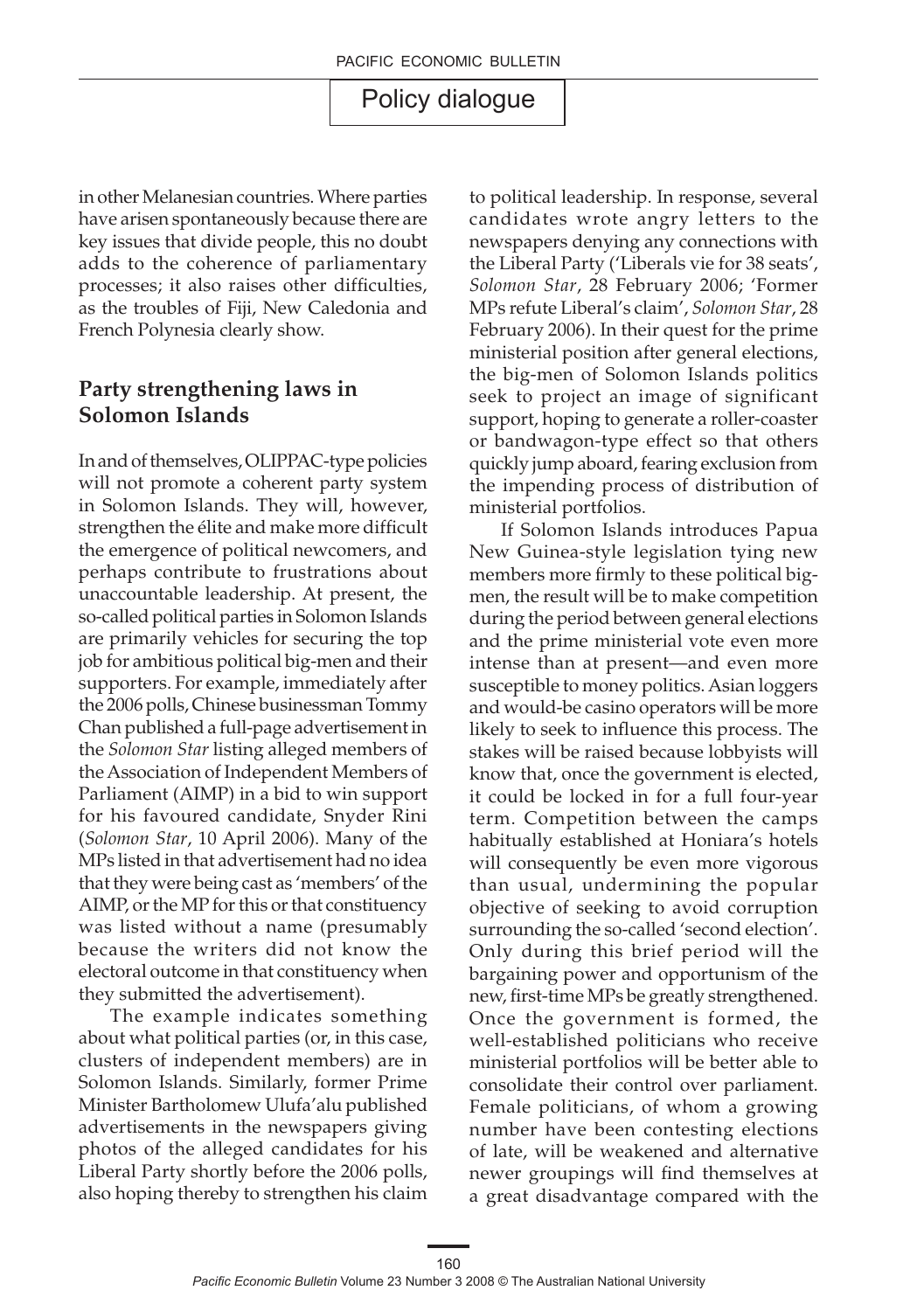established so-called parties. Eventually, the likely result will be a major political crisis, unless wise counsel prevails among judges who themselves ditch the new legislation.

### **Other approaches to strengthening governments in Solomon Islands**

Reforming Westminster systems to remove the possibility of no-confidence votes is the worst possible way to reform Solomon Islands institutions or strengthen government. The primary advantage of Westminster systems is that they generate greater potential for the mid-term removal of unpopular governments than presidential systems. In presidential systems, it is usually difficult to remove the head of state and the government unless opponents go through long and elaborate methods of impeachment. As a result, presidential systems—as in much of Latin America—have often been said to be more prone to *coups* than parliamentary systems (see Linz and Valenzuela 1994; Shugart and Mainwaring 1997). On the other hand, the advantage of presidential systems is that they entail nation-wide direct elections for the head of government, with the result that the government has a strong and direct popular mandate. Retaining the parliamentary system—without the associated possibility of mid-term removal of governments—means adopting the weaker aspects of both systems. It misses out on the direct popular vote for the head of state, but adopts only the inflexibility of the locked-in form of government.

A standard presidential system would, however, also be a poor choice for the Solomon Islands. Presidential systems tend to be highly majoritarian; there is a single presidential position to fill and the most populous group (if it votes for a single candidate) will usually be able to capture the presidency. Another advantage of the parliamentary system in Solomon Islands is that governments have usually had to be coalitions with representatives from across the group, balancing, in particular, leaders from Malaita, Guadalcanal and the Western Province.

For the Solomon Islands, the better option would be to retain the prime ministerial system but introduce legislation that makes a successful no-confidence motion entail a general dissolution of parliament. Political scientists who are unfamiliar with Pacific politics might warn that this will entail too many snap elections and shortlived governments. Another consequence, however, of the weakness of parties in Melanesia is an extreme reluctance on the part of politicians to consider a premature dissolution. As we saw previously, Papua New Guinea has never had a successful no-confidence motion during the last 12 months of a government, when doing so would entail a parliamentary dissolution. Kiribati has had three dissolutions, but has nevertheless been more politically stable than its closest neighbours. Making a no-confidence vote entail a dissolution of parliament is a far better option than forbidding no-confidence votes for certain grace periods or locking MPs into backing this or that political leader.

Neither option would, however, in itself, do anything to diminish political horse-trading between the general election and the prime ministerial election. There are four viable responses to address these issues. First, the prime ministerial election might be opened to public scrutiny, rather than taking place by secret ballot.<sup>14</sup> In 2006, election observers declined to observe the so-called 'second election' on the grounds that the constitution forbid them doing so. Second, the period between the general election and the prime ministerial election could be shortened (the 13 days separating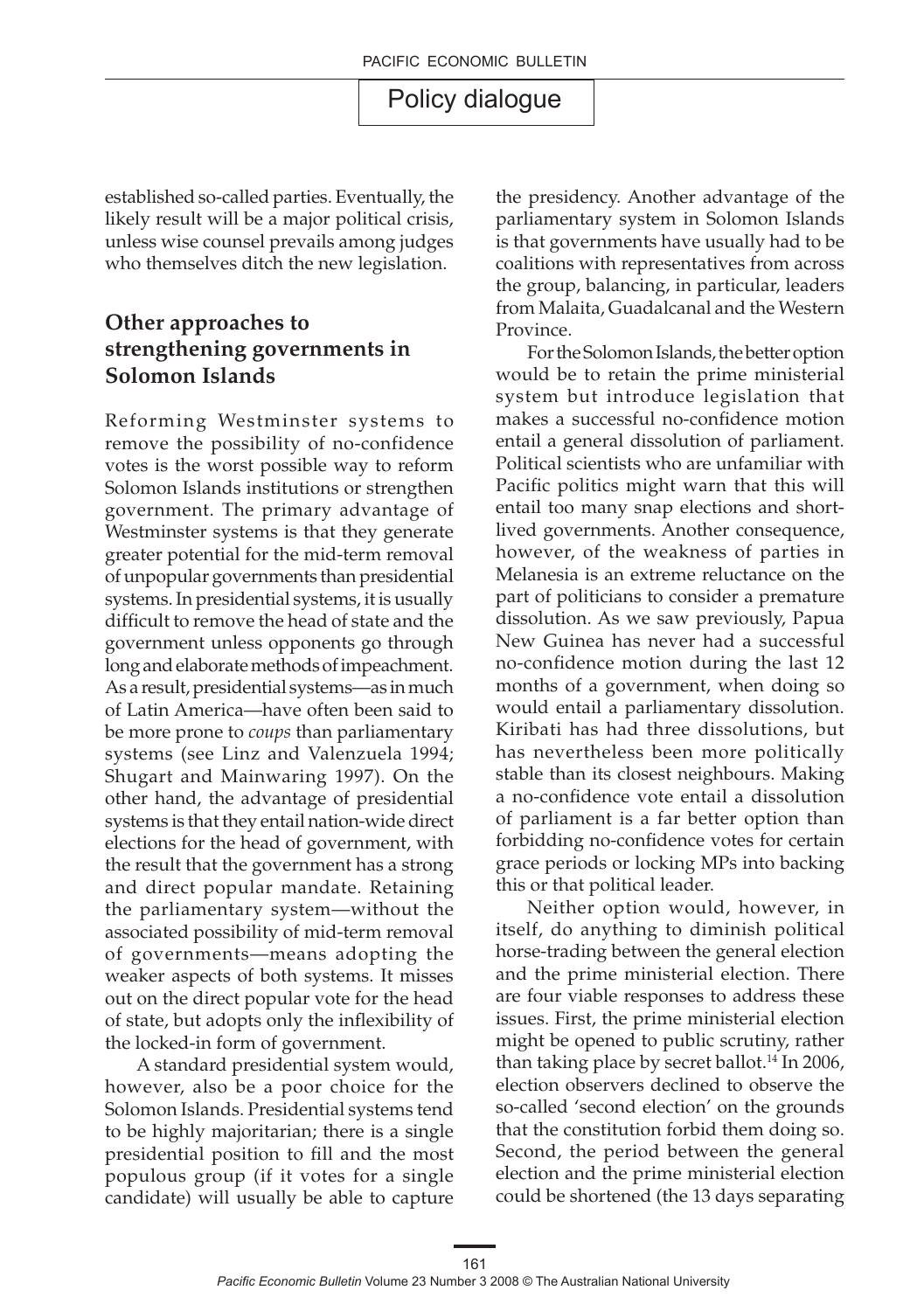the two in 2006 compounded difficulties and increased the scope for corruption). Third, politicians might be subjected to more rigorous scrutiny by formalising the anticorruption 'pledges' signed by candidates on the 2006 campaign trail. Nomination forms signed by intending candidates before a general election, might subject would-be MPs to greater scrutiny by a strengthened Leadership Code Commission. Ultimately, however, tackling corruption during the run-up to a prime ministerial election is not something that will be achieved by new legislation. Laws against corruption already exist on the statute books. Curtailing these kinds of activities would be greatly assisted by only one or two high-profile convictions of would-be lobbyists offering cash in the run up to a prime ministerial election.

### **References**

- Baker, L., 2005. 'Political integrity in Papua New Guinea and the search for stability', *Pacific Economic Bulletin*, 20(1):100–19.
- Blackstone, W., 1830. *Commentaries on the Laws of England, (1765–1769). Book 1*:Ch.2. Available from http://www. lonang.com/exlibris/blackstone/bla-102.htm
- Fraenkel, J., 2004. 'Electoral engineering in Papua New Guinea: lessons from Fiji and elsewhere', *Pacific Economic Bulletin*, 19(1):122–33.
	- ——, 2006a. 'The impact of RAMSI on the 2006 elections in the Solomon Islands', *Political Science*, 58(2):63–85.

——, 2006b. 'The political consequences of Pacific island electoral laws', in R. Rich, L. Hambly and M. Morgan (eds), *Political Parties in the Pacific Islands*, Pandanus Books, Canberra:43–67. Available from http://rspas.anu.edu.

au/papers/melanesia/discussion\_ papers/05\_08\_dp\_fraenkel.pdf

- Geddis, A., 2002. '*Gang Aft A-Gley*: New Zealand's attempt to combat "party hopping" by elected representatives', *Election Law Journal*, 1(4):557–71.
- Gelu, A., 2005. 'The failure of the Organic Law on the Integrity of Political Parties and Candidates (OLIPPAC)', *Pacific Economic Bulletin*, 20(1):83–97.
- Indian Advisory Panel on Electoral Reforms, 2001. *Standards in political life, review of the electoral law, processes and reform options*, Consultation Paper prepared for the National Commission to Review the Working of the Constitution, New Delhi, 8 January 2001. Available from http://lawmin. nic.in/ncrwc/finalreport/v2b1-9.htm
- Jowitt, A., 2005. 'Vanuatu: Melanesia in review', *The Contemporary Pacific*, 17(2):456–63.
- Linz, J. and Valenzuela, A., 1994. *The Failure of Presidential Democracy*, Johns Hopkins University Press, Baltimore and London.
- May, R., 2008. *The 2007 election in Papua New Guinea*, State, Society and Governance in Melanesia Briefing Note, 7:1–6.
- Miskin, S., 2003. *Politician overboard: jumping the party ship*, Research Paper No.4, Department of the Parliamentary Library, Commonwealth of Australia:1–48.
- Reilly, B., 2006. 'Political reform in Papua New Guinea: testing the evidence', *Pacific Economic Bulletin*, 21(1):187–94.
- Sepoe, O., Gelu, A. and May, R., 2007. Papua New Guinea's Organic Law on the Integrity of Political Parties and Candidates, Paper presented at the conference Executive Power and the Battle for Parliamentary Confidence,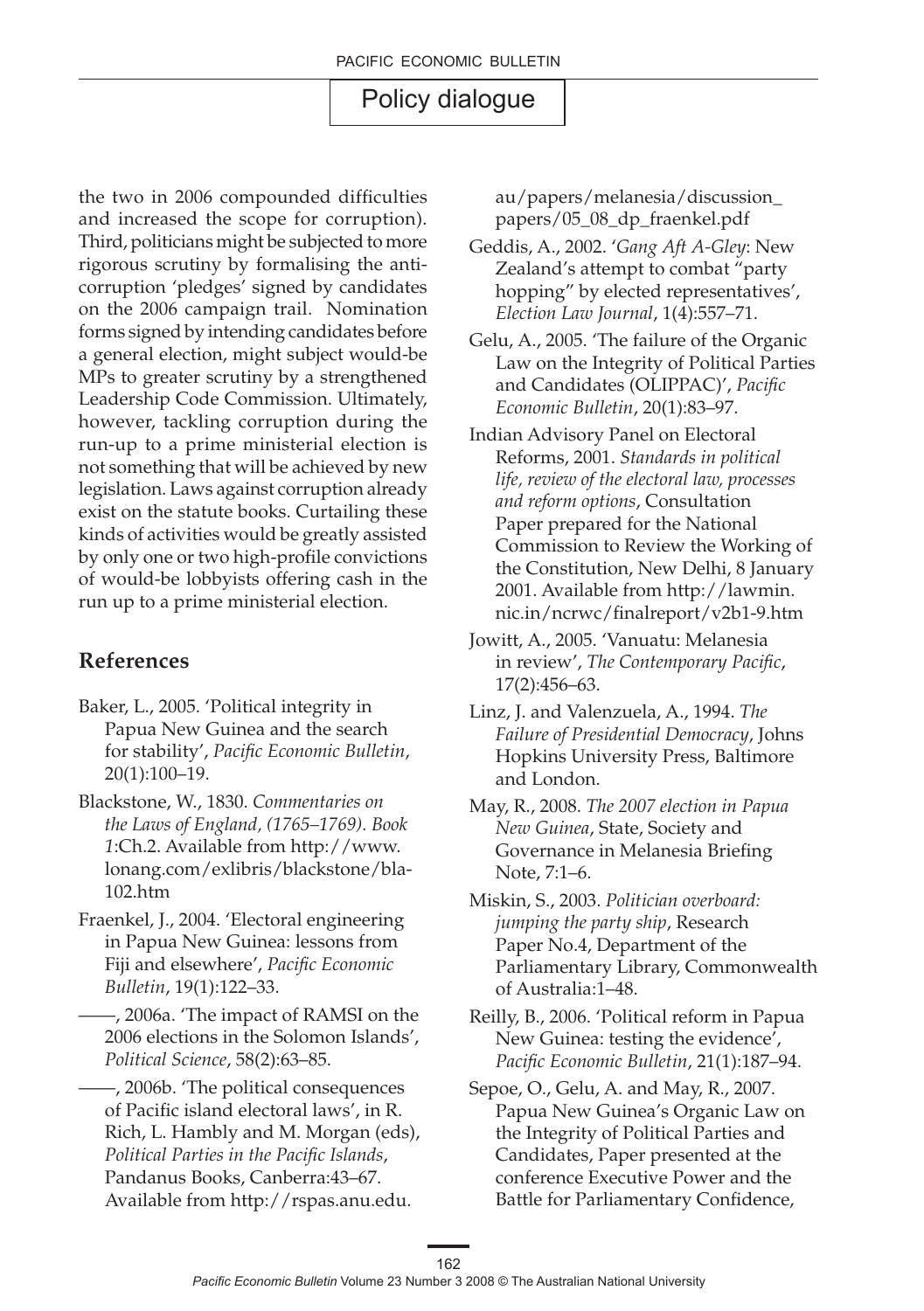PIAS-DG/ANU, Emalus Campus, Port Vila, Vanuatu, 21–23 September 2007:1–27.

- Shugart, M.S. and Mainwaring, S. (eds), 1997. *Presidentialism and Democracy in Latin America*, Cambridge University Press, Cambridge, New York and Melbourne:12–54.
- So'o, A. and Fraenkel, J., 2005. 'The role of ballot chiefs (*Matai Pälota*) and political parties in Sämoa's shift to universal suffrage', *Commonwealth and Comparative Politics*, 43(3):333–61.
- Standish, W., 2004. 'The dynamics of Papua New Guinea's democracy: an essay', *Pacific Economic Bulletin*, 22(1):135–57.
- Van Trease, H., 2005. 'The operation of the single non-transferable vote system in Vanuatu', *Commonwealth and Comparative Politics*, 43(3):296–332.

#### **Notes**

- This is an extended version of a talk given at Land, Politics and Development in Melanesia, a seminar organised by The Australian National University, the Solomon Islands government and the Solomon Islands College of Higher Education, 29 July 2008. I am indebted to Anthony Regan and David Hegarty for their comments on an earlier version of the paper.
- <sup>2</sup> 'If at anytime it appears to the Governor-General, acting in accordance with the advice of the Speaker, that the leader of an independent group, by reason of the numerical strength of that independent group or by reason of the support which he receives from the members of independent groups generally, should be appointed as Leader of the Independent Members, the Governor-General shall appoint him as such [a] leader' (*The Solomon Islands Independence Order 1978, s.66[2]*). To drop this provision seems sensible.
- <sup>3</sup> The Organic Law on the Integrity of Political Parties and Candidates 2003. Available from http://www.paclii.org/pg/legis/consol\_ act/olotioppac2003542
- <sup>4</sup> For a discussion of the different meanings of the word 'integrity' used in Papua New Guinea, see Baker (2005).
- <sup>5</sup> See *Vohor vs Attorney General* [2004], Civil Appeal Case 24 of 2004, 8 December 2004. See also 'Vanuatu agrees to constitutional reform', *Vanuatu Daily Post*, 19 October 2004; 'Court to decide legality of 12-month grace period', *Vanuatu Daily Post*, 5 December 2004;
- Jowitt 2005:462.<br>This issue arose also regarding the Fijian legislation, when the courts found it impossible to establish which of the two New Labour Unity Party MPs had 'crossed the floor' since there was no internal party resolution making clear the stance of the party (see Fraenkel 2004:128–9).
- <sup>7</sup> 'The whole of the law and custom of parliament has its [origin in] this one maxim, that whatever matter arises concerning either House of Parliament, ought to be examined, discussed, and adjudged in that House to which it relates, and not elsewhere' (Blackstone 1830:163). With written constitutions, courts are sometimes more prone to regulate parliamentary conduct, but usually only where legal jurisdiction is clearly outlined in the constitution.
- <sup>8</sup> Some critical observers of Solomon Islands politics describe the objective of (and mutual interest among parliamentarians in) noconfidence challenges as being tied up with fund-raising. Those on the government and opposition sides can benefit financially from the resulting pressures on political leaders to procure political support.
- 'The Maneaba ni Maungatabu [parliament] shall stand dissolved if, in respect of any matter before the Maneaba, the Beretitenti [President] notifies the Speaker that a vote on that matter raises an issue of confidence, and in a subsequent vote on the matter it is rejected by a majority of all members of the Maneaba' (*Kiribati Constitution, s*.78[1][b]).
- <sup>10</sup> Ben Reilly is in error when he says 'the trend is clear: the number of registered parties has fallen sharply since the OLIPPAC reforms